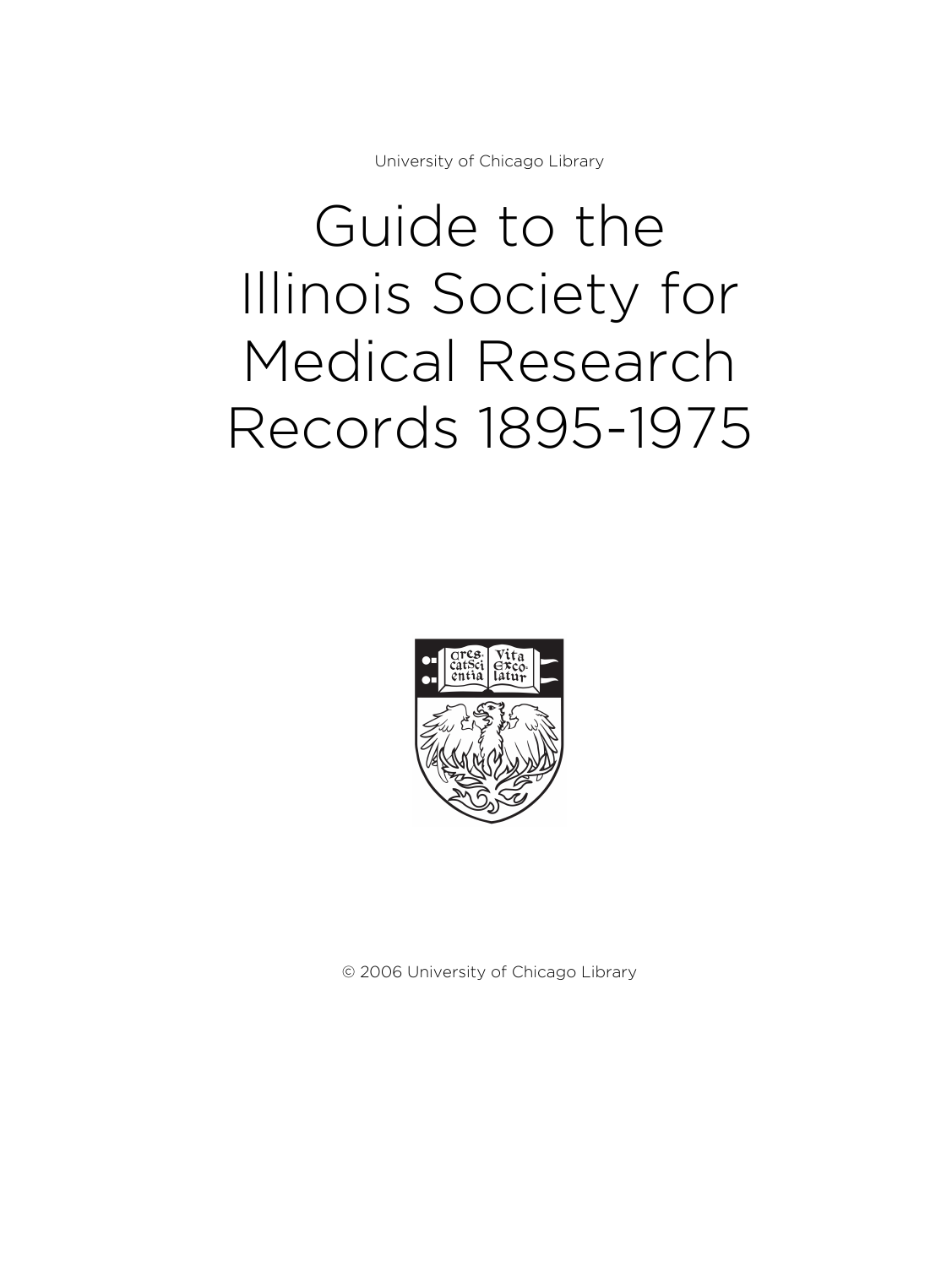# **Table of Contents**

| Descriptive Summary                                                                | 3        |
|------------------------------------------------------------------------------------|----------|
| Information on Use                                                                 | 3        |
| Access                                                                             | 3        |
| Citation                                                                           | 3        |
| <b>Historical Note</b>                                                             | 3        |
| Scope Note                                                                         | 4        |
| <b>Related Resources</b>                                                           | 4        |
| Subject Headings                                                                   |          |
| <b>INVENTORY</b>                                                                   |          |
| Series I: Correspondence and Research Manuscripts Concerning Legislative Campaigns |          |
| Series II: Research Materials                                                      | $\Omega$ |
| Series III: Manuscripts Concerning Legislative Campaigns                           |          |
| Series IV: Printed Matter                                                          |          |
| Series V: Newsclippings                                                            | 14       |
|                                                                                    |          |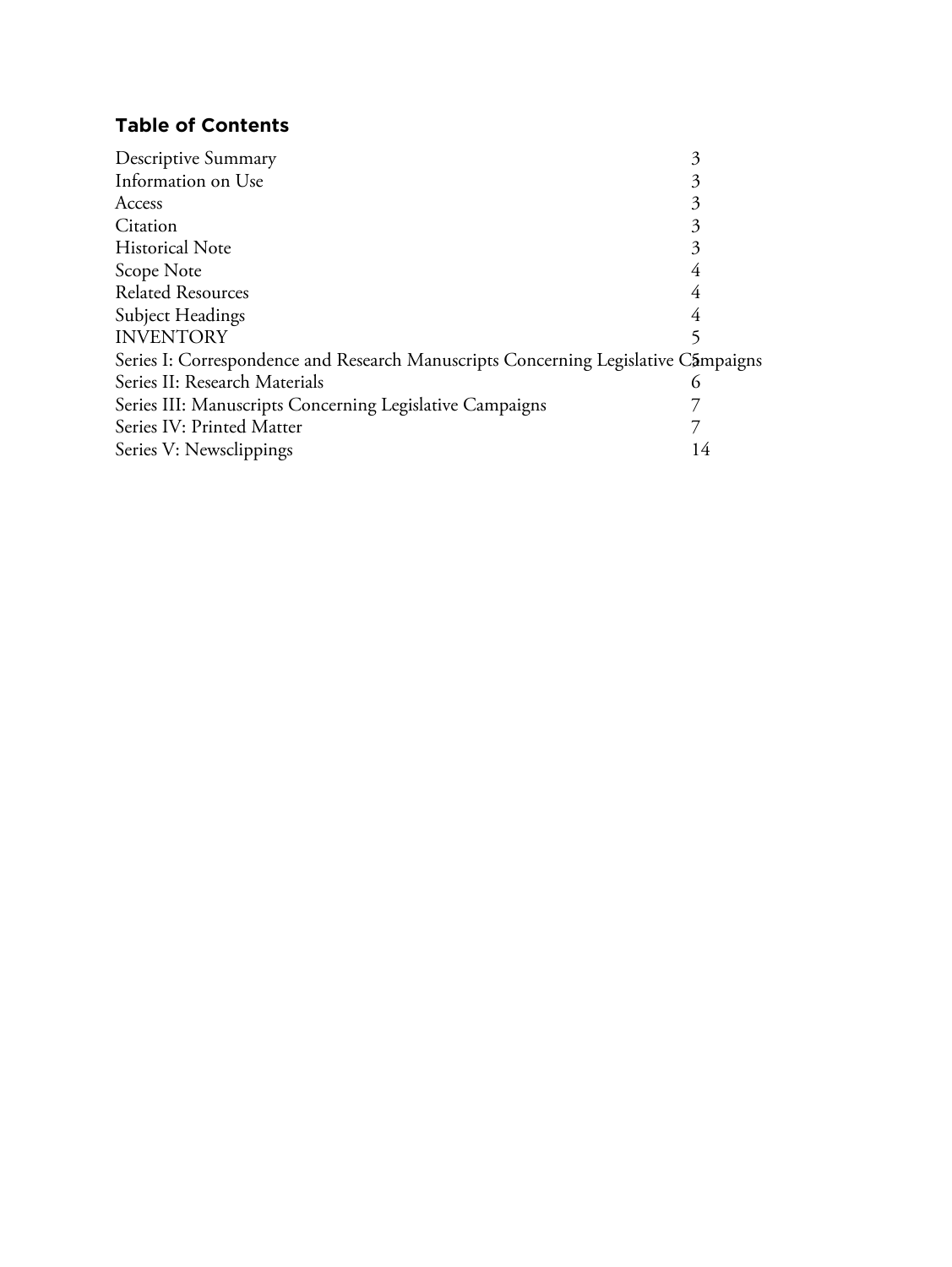## **Descriptive Summary**

| <b>Identifier</b> | <b>ICU.SPCL.ISMR</b>                                                                                                                                                                                                                                                                                                                                                                                                                                                                                                                                                                                                                     |
|-------------------|------------------------------------------------------------------------------------------------------------------------------------------------------------------------------------------------------------------------------------------------------------------------------------------------------------------------------------------------------------------------------------------------------------------------------------------------------------------------------------------------------------------------------------------------------------------------------------------------------------------------------------------|
| <b>Title</b>      | Illinois Society for Medical Research. Records                                                                                                                                                                                                                                                                                                                                                                                                                                                                                                                                                                                           |
| Date              | 1895-1975                                                                                                                                                                                                                                                                                                                                                                                                                                                                                                                                                                                                                                |
| <b>Size</b>       | $4.75$ linear ft. $(10 \text{ boxes})$                                                                                                                                                                                                                                                                                                                                                                                                                                                                                                                                                                                                   |
| <b>Repository</b> | Special Collections Research Center<br>University of Chicago Library<br>1100 East 57th Street<br>Chicago, Illinois 60637 U.S.A.                                                                                                                                                                                                                                                                                                                                                                                                                                                                                                          |
| <b>Abstract</b>   | The Illinois Society for Medical Research was organized in 1951 by<br>doctors, biologists, and researchers to educate the public on the benefits of<br>medical research, particularly on the necessity of animal experimentation.<br>The Society Records contain correspondence, research manuscripts,<br>manuscripts concerning legislative campaigns, printed matter, and newspaper<br>clippings on issue of interest to the Society including vivisection and animal<br>experimentation. The collection documents the Society's educational<br>programs and lobbying efforts, as well as the day-to-day management of the<br>Society. |

## **Information on Use**

#### **Access**

No restrictions.

#### **Citation**

When quoting material from this collection, the preferred citation is: Illinois Society for Medical Research. Records, [Box #, Folder #], Special Collections Research Center, University of Chicago Library

## **Historical Note**

The Illinois Society for Medical Research was organized in 1951 by doctors, biologists, and researchers to educate the public on the benefits of medical research, particularly on the necessity of animal experimentation. The Society grew out of the earlier Illinois Society for the Protection of Medical Research which operated from 1928 to 1951.

The use of animals in medical research was introduced in Illinois by the Chicago medical schools at the start of the 20th century. In 1920, the Chicago Scientific Association was formed in cooperation with the Chicago Board of Health to ensure the proper distribution and humane treatment of impounded dogs that were used in teaching and research laboratories. Some public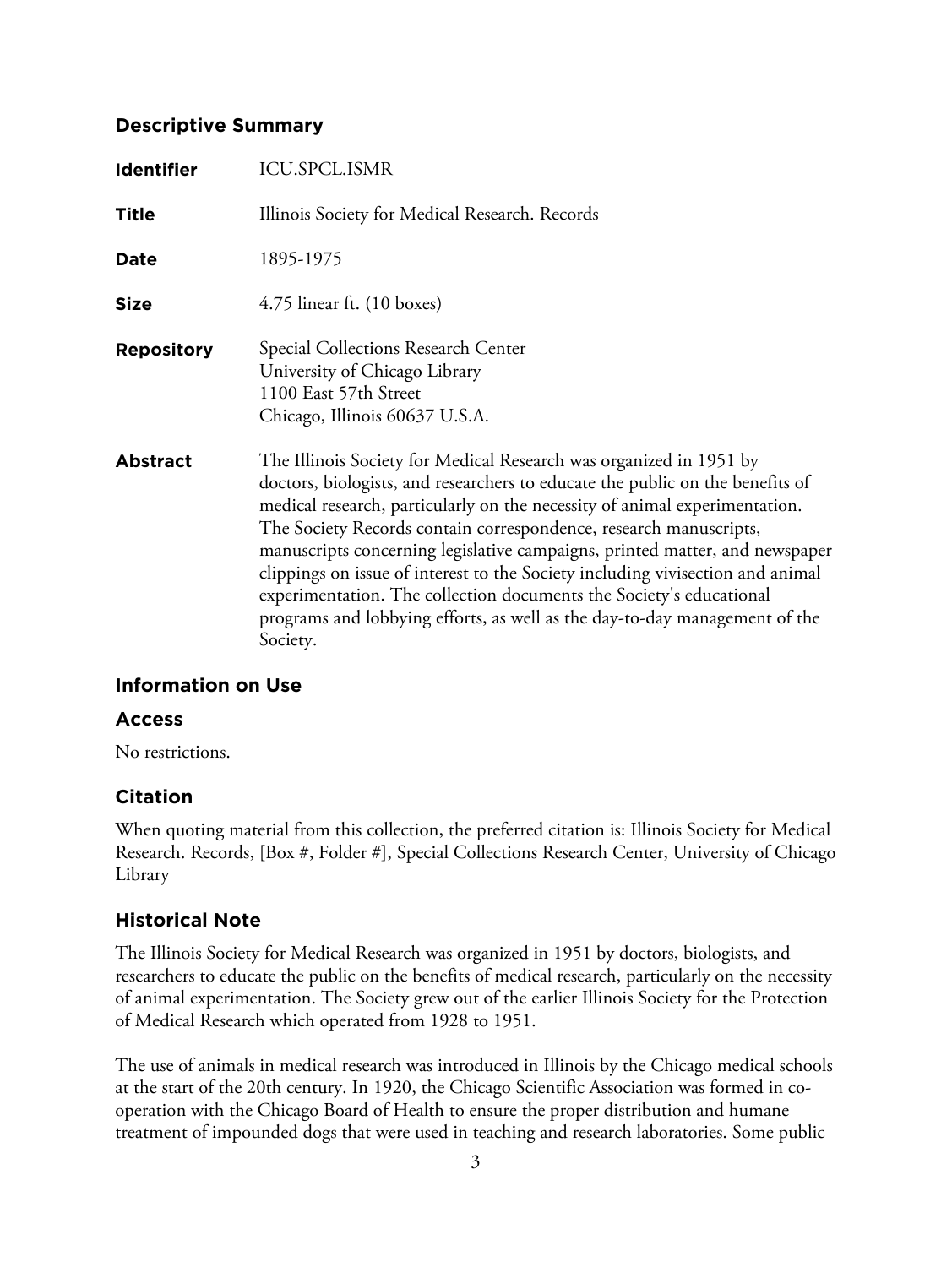organizations, such as the Chicago Anti-Vivisection Society, subsequently attempted to prohibit the practice of animal experimentation. In response to such protests and to the prohibitive legislation they supported, the Illinois Society for the Protection of Medical Research was formed in 1928. A. J. Carlson was chairman, A. C. Ivy (also of the Chicago Scientific Association) was Secretary-Treasurer, Frank Billings was honorary president, and Jane Addams and Charles Gilkey were among its councilors.

The Society was instrumental in the defeat of the Illinois Courtney Bill (1929) which proposed outlawing animal experimentation of all types, as well as the Chicago Bederman Bill (1931) which would have prohibited experimentation on dogs. It also supported the passage of the Chicago Arvey Ordinance (1931) which required unclaimed dogs of the city pounds to be made available to research universities for experimental purposes. The actions of the Chicago anti-vivisection groups were a favorite subject of the press, particularly in the papers owned by William Randolph Hearst, including the Chicago Herald-Examiner. Perhaps the most prominent champion of the anti-vivisection cause was Irene Castle McLaughlin, the Chicago entertainer and socialite. Irene Castle McLaughlin's exploits in the Chicago and Illinois courts and legislatures made headlines daily and did much to make animal experimentation one of the most hotly contested issues of the 20s, 30s and early 40s. After the Second World War those opposing animal experimentation were fewer and less vocal, in part due to the efforts of the Illinois medical societies and the National Society for Medical Research, which had been formed in 1946. These groups actively publicized the many medical advances utilized in the war made possible by animal experimentation. In 1951 the Illinois Society for the Protection of Medical Research was re-organized as the Illinois Society for Medical Research. It has continued to educate the public about medical activities through its lecture series, high school essay contests, and many publications. A more detailed account of the Society's early history can be found in the ISMR Bulletin.

## **Scope Note**

The Illinois Society for Medical Research Records contain correspondence, research manuscripts, manuscripts concerning legislative campaigns, printed matter, and newspaper clippings on issue of interest to the Society including vivisection and animal experimentation. The collection documents the Society's educational programs and lobbying efforts, as well as the day-to-day management of the Society.

The Records of the Illinois Society for Medical Research are divided into five series: Series I: Correspondence and Research Manuscripts Concerning Legislative Campaigns; Series II: Research Manuscripts; Series III: Manuscripts Concerning Legislative Campaigns; Series IV: Printed Matter ; and Series V: Newsclippings.

## **Related Resources**

The following related resources are located in the Department of Special Collections:

http://www.lib.uchicago.edu/e/spcl/select.html

## **Subject Headings**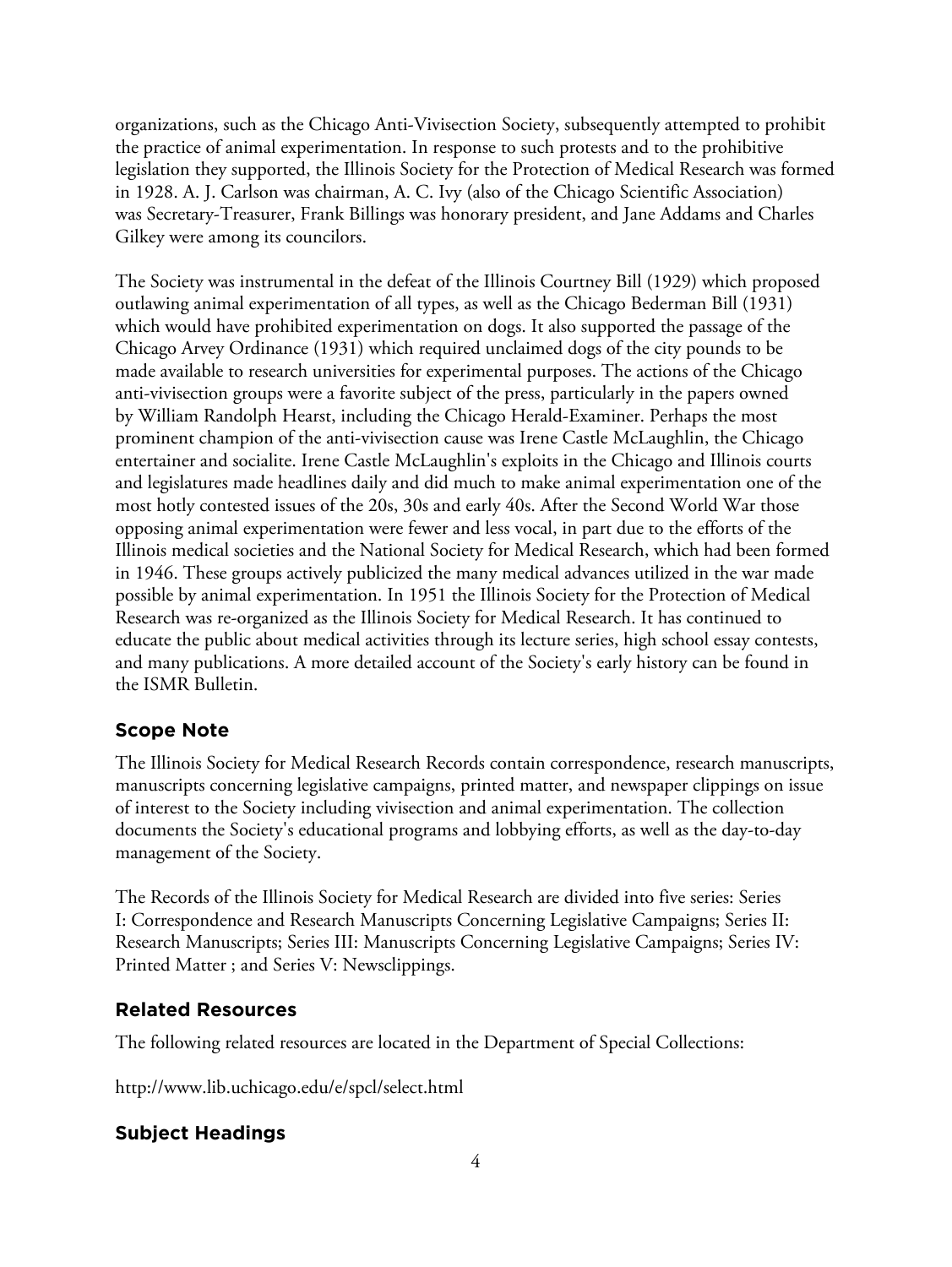- Illinois Society for Medical Research
- Vivisection
- Animal experimentation
- Medicine-Research

#### **INVENTORY**

# **Series I: Correspondence and Research Manuscripts Concerning Legislative Campaigns**

**Box 1 Folder 1** 1919 **Box 1 Folder 2** 1920-1927 **Box 1 Folder 3** 1928 **Box 1 Folder 4-6** 1929 **Box 1 Folder 7** 1930 **Box 1 Folder 8-12** 1931 **Box 1 Folder 13-14** 1932 **Box 2 Folder 1** 1933 **Box 2 Folder 2-3** 1934 **Box 2 Folder 4-8** 1935 **Box 2 Folder 9** 1936 **Box 2 Folder 10** 1937 **Box 2**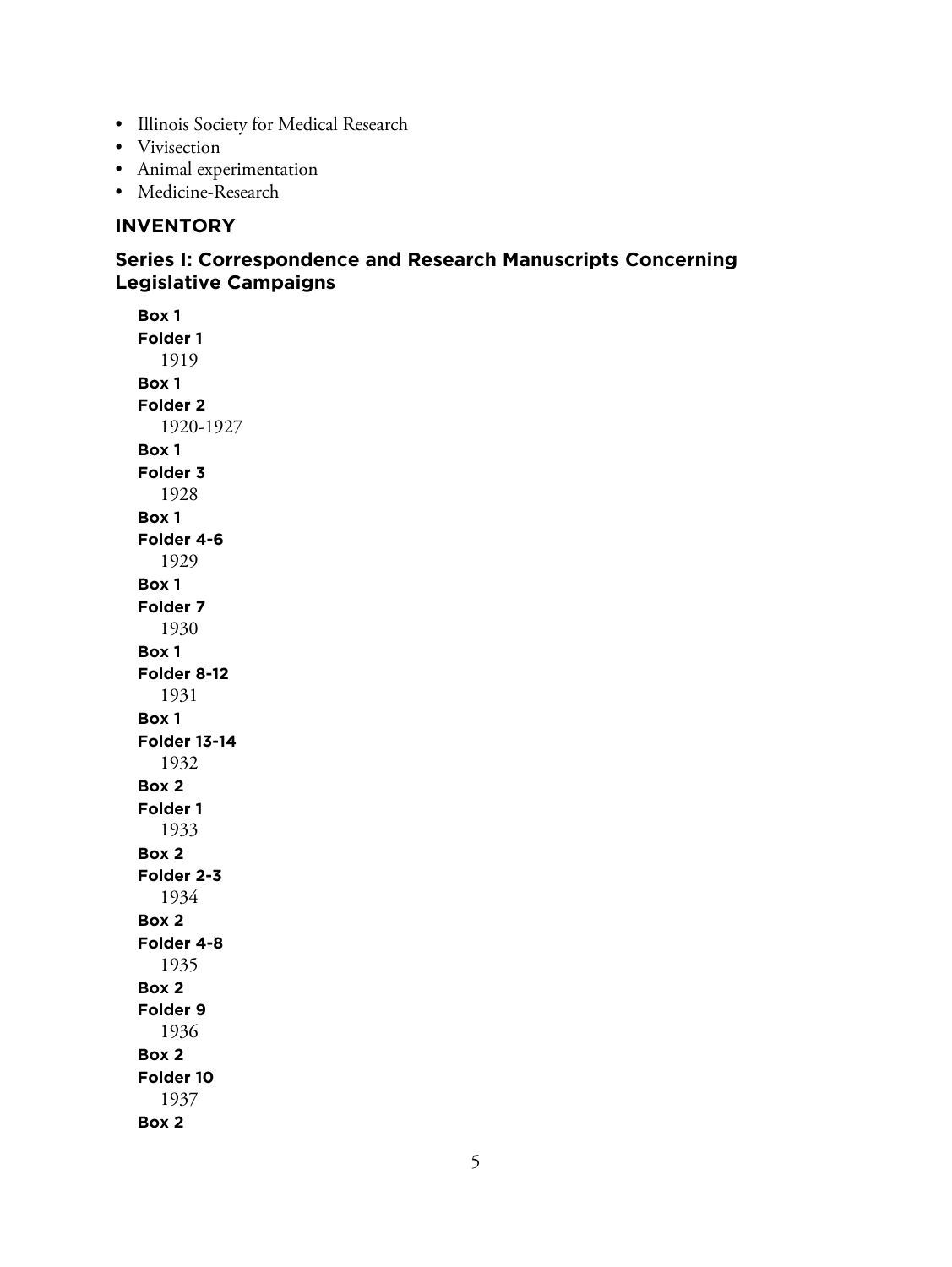## **Folder 11** 1938 **Box 3 Folder 1** 1939 **Box 3 Folder 2-3** 1940 **Box 3 Folder 4** 1941-1945 **Box 3 Folder 5** 1946-1948 **Box 3 Folder 6-8** 1949 **Box 3 Folder 9** 1950-1951 **Box 3 Folder 10** 1952-1956 **Box 3 Folder 11** 1957-1975

## **Series II: Research Materials**

#### **Box 3**

#### **Folder 12**

Abstracts-Animals

- Abstract of remarks by Arthur J. Snider
- "American Physiological Approach to the Elucidation of Hyperparathyroidism"
- "Animal Experimentation"
- "Animal Experimentation and Human Heart Disease"
- "Animal Experimentation and Medical Progress"

#### **Box 3**

**Folder 13**

Articles

- "Another Article on Anti-Vivisection"
- "Beware of the Anti-Vivisectionist"
- "Chemistry Against Disease"
- "The Cost of the Anti-Vivisectionist Movement to the University of Chicago"
- "Has Anything Been Accomplished by Experiments on Dogs?"
- "A Health Crisis"
- "The Humane Movement in the United States"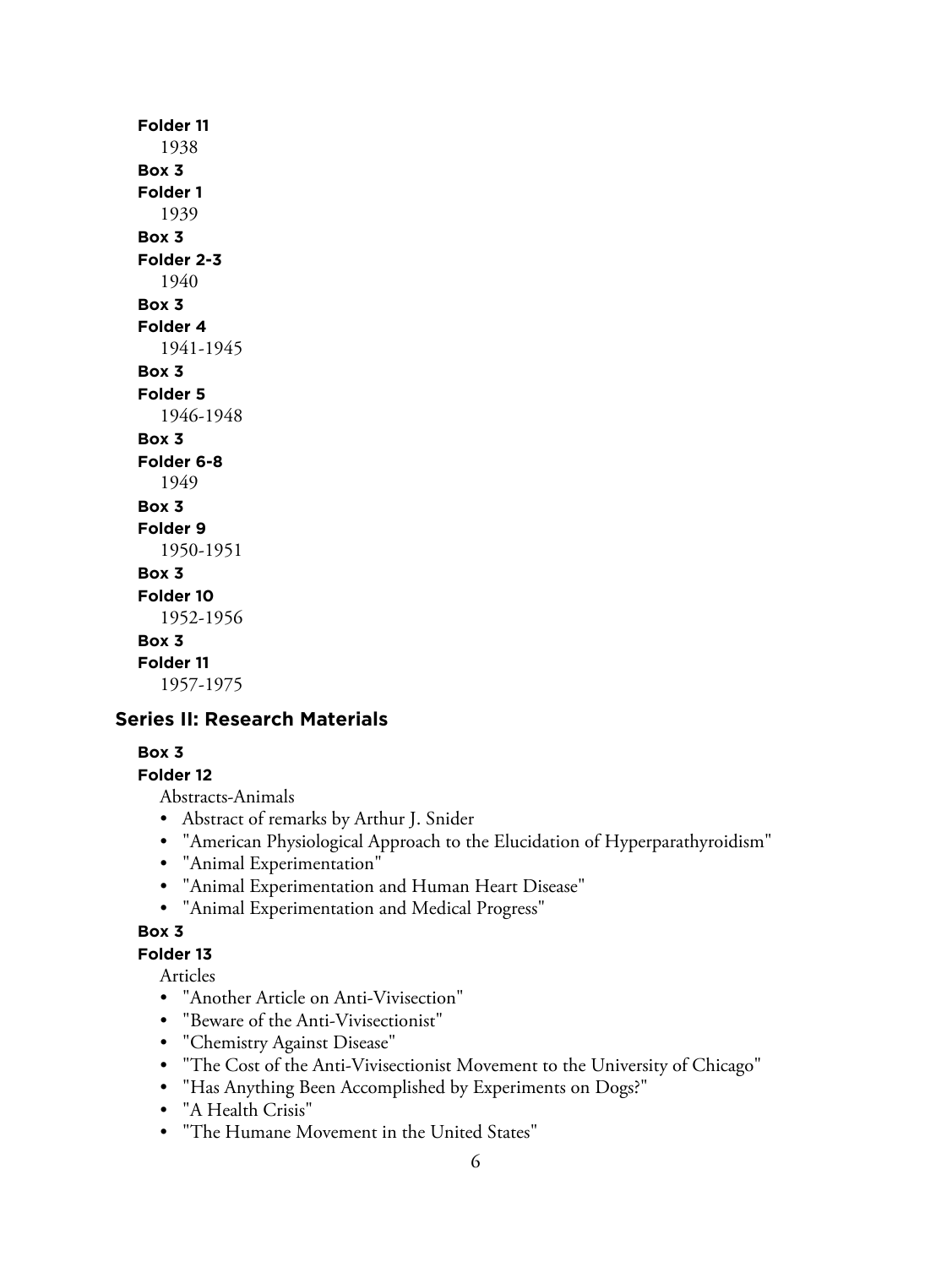- "The Importance of Experimentation in the Medical and Biological Sciences"
- "Is Animal Experimentation Cruel?"
- "Medical Research, Health and Longevity"
- "The Need of Animal Experimentation in Discovering and Perfecting Local Anesthetics"

#### **Box 3**

#### **Folder 14**

Proceedings of the Conference on Animal Experimentation

- "Renewed Anti-Vivisection Threat"
- "Science for Humanity"
- "Science or Sadism"
- "Susie's Story"
- "War and the Anti-Vivisection Racket"
- (Untitled)

#### **Series III: Manuscripts Concerning Legislative Campaigns**

#### **Box 4**

#### **Folder 1-3**

McLaughlin radio broadcasts and debates

#### **Box 4**

#### **Folder 4**

Campaign materials, Arvey Ordinance

#### **Box 4**

#### **Folder 5-7**

Campaign materials, proposed legislation

#### **Box 4**

#### **Folder 8**

Resolutions

#### **Box 4**

#### **Folder 9**

Court proceedings, legislation in cities other than Chicago

#### **Box 4**

**Folder 10**

"The Humane Movement," script to radio broadcast

#### **Box 4**

#### **Folder 11**

Statistics related to legislation

#### **Box 4**

#### **Folder 12**

Miscellaneous manuscripts

#### **Series IV: Printed Matter**

#### **Box 4**

#### **Folder 13**

Advisory Committee on Allocation of Dogs

#### **Box 4**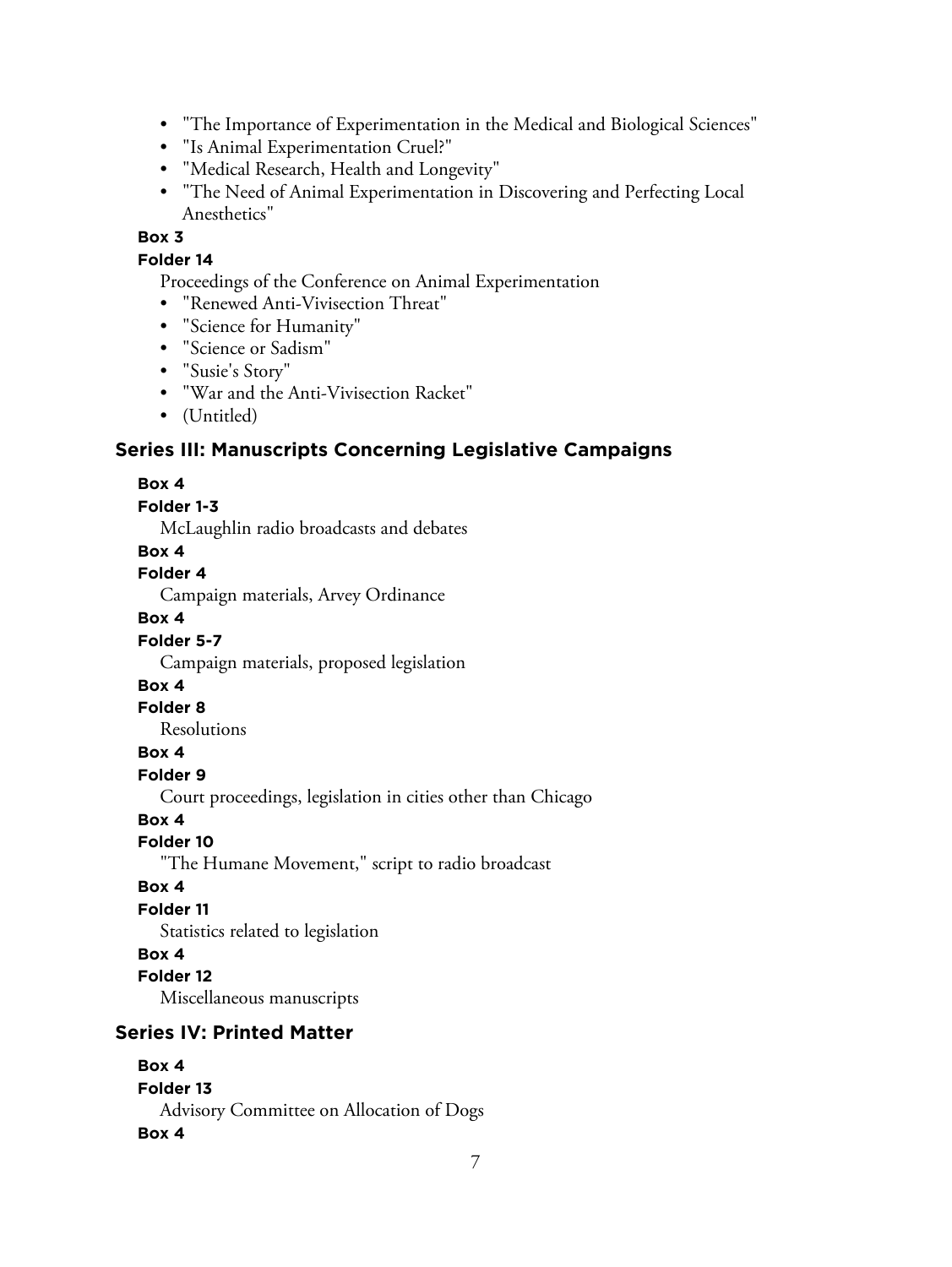#### **Folder 14**

American

- American College of Surgeons
- American Human Association
- American Journal of Public Health

#### **Box 4**

#### **Folder 15**

American-Anti

- American Public Health Association, "Care of Laboratory Animals"
- Anti-Compulsory Vaccination Society

#### **Box 4**

#### **Folder 16**

Camp, D. E., "Contributions of Small Animals to Human Welfare" Colliers

#### **Box 4**

#### **Folder 17**

Conference-County

- Conference of Public Health Veterinarians
- Corn State Needle
- Council on Defense of Medical Research
- County Gentleman

#### **Box 4**

## **Folder 18-19**

Committee on Experimental Medicine

#### **Box 5**

**Folder 1**

Cr-Du

- Crile, George
- Di Cyan & Brown
- District of Columbia
- Doctors Talk it Over
- Dogs
- Dupont

**Box 5**

**Folder 2**

Edison Round Table

## **Box 5**

#### **Folder 3**

Fe-Fi

- Federation Proceedings
- Food Drug Cosmetic Law Quarterly
- The Fight Against Disease

#### **Box 5**

# **Folder 4**

Ga-Gr

- Gaines
- George Washington University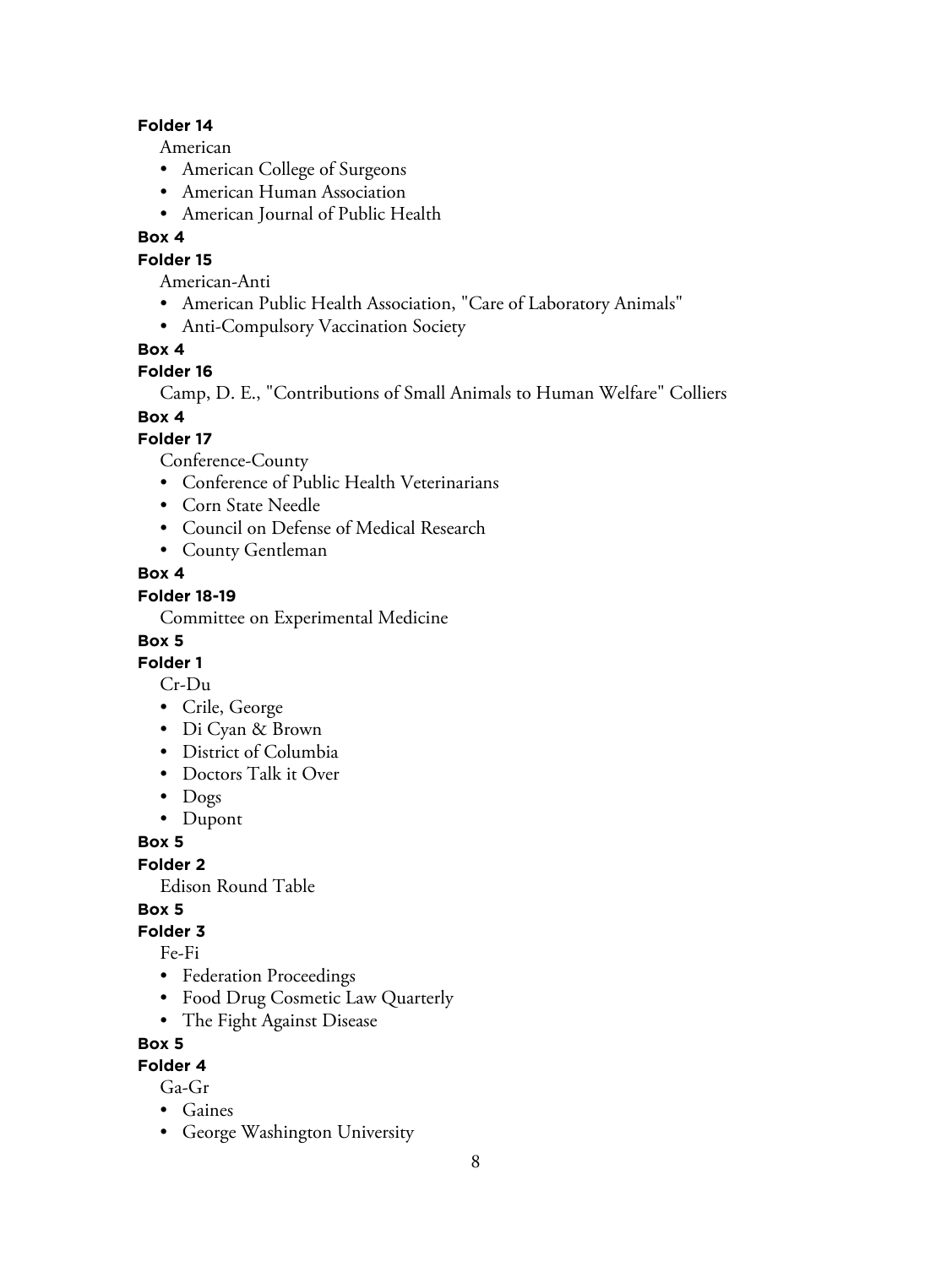- Georgetown University
- The Graphic

#### **Box 5**

#### **Folder 5**

Ha-He

- Harpers
- Harvard Medical Alumni Bulletin
- Health Educational Journal

#### **Box 5**

**Folder 6**

He-Hu

- Health, an Osteopathic Publication
- Hospital Topics
- Humanist
- Hunter, Rev. R. M., "Cruelty to Animals"

## **Box 5**

**Folder 7**

Hygeia

## **Box 5**

#### **Folder 8**

Hygeia, "War and the Anti-Vivisectionist Racket"

# **Box 5**

## **Folder 9**

Il

- Illini Scope
- University of Illinois College of Medicine
- Illinois Department of Public Health
- Illinois Dental Journal
- Illinois Medical Journal
- Illinois Pesticides Control Committee, "Learning to Live with Pesticides"

**Box 5**

## **Folder 10**

- Il
- Illinois Society for Medical Research
- Illinois Society for the Protection of Medical Research

## **Box 5**

ISMR Bulletin, complete set (7/52-4/69)

## **Box 6**

**Folder 1**

Il-Jo

- Illinois Veterinary Bulletin
- Illinois Wildlife, "Illinois Prairie Chicken Needs Your Help"
- Institute of Medicine of Chicago
- Journal of the History of Medicine and Allied Sciences

## **Box 6**

#### **Folder 2**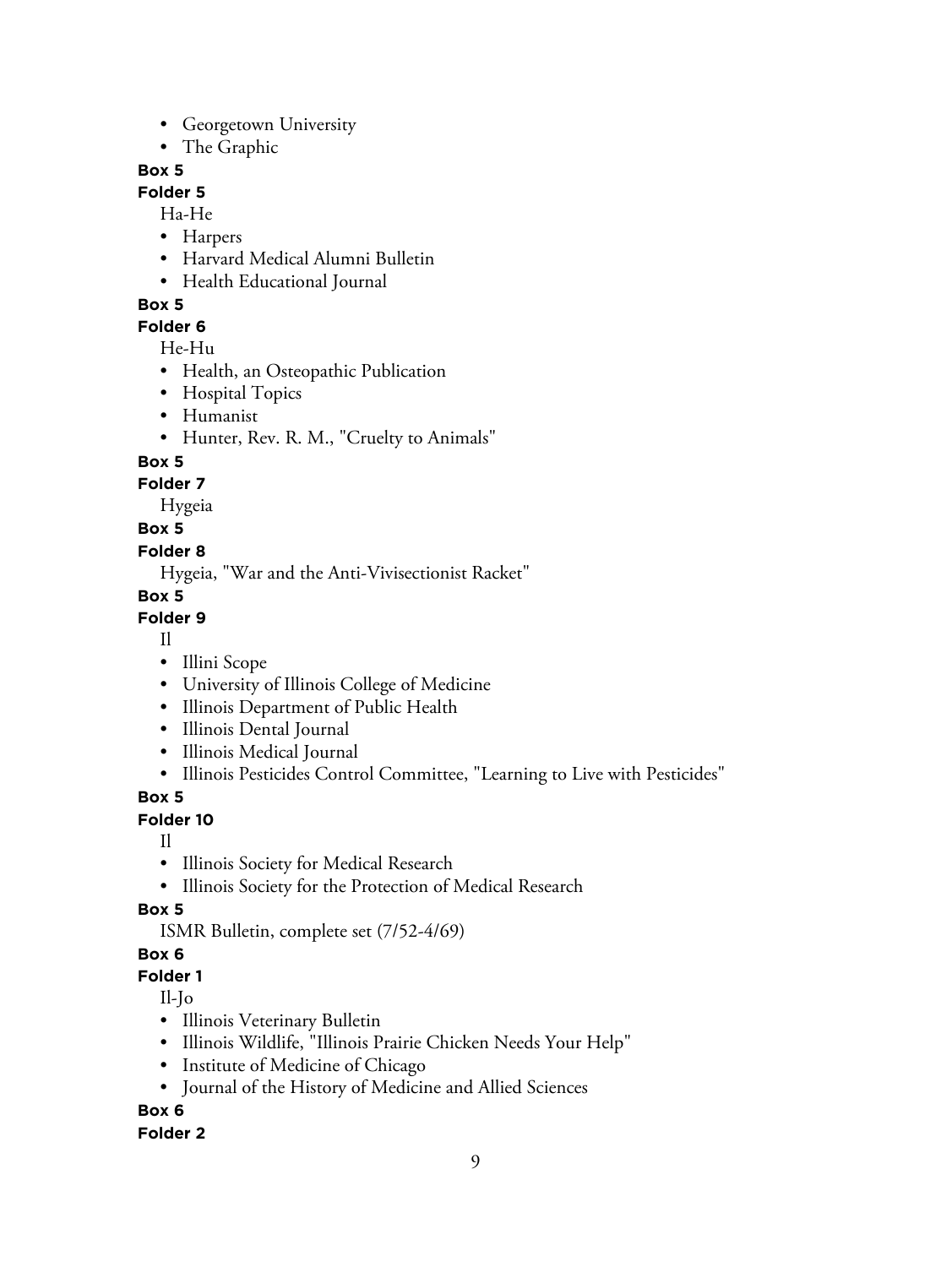K-L

- The Kiwanis Magazine
- Laboratory Animal Management
- Ladies Home Journal
- Lederle
- Life
- Look

## **Box 6**

#### **Folder 3**

Me-Mo

- Merck Report
- Metropolitan Life Insurance Co.
- Milwaukee Medical Times
- Modern Hospital
- Modern Medicine

## **Box 6**

## **Folder 4**

Ma

- Maryland Society for Medical Research
- Maryland Economics

#### **Box 6**

#### **Folder 5**

Na

- National Anti-Vaccination League
- National Anti-Vivisection Society
- National Horseman
- National Institute of Health

## **Box 6**

## **Folder 6**

NORC Poll

## **Box 6**

**Folder 7-8**

National Society for Medical Research

# **Box 6**

## **Folder 9**

Nature Magazine

## **Box 6**

# **Folder 10**

## Me-No

- Medical Society for the State of New York
- North American Veterinarian
- Novena Notes

# **Box 6**

## **Folder 11**

Ne

• Newhouse Letters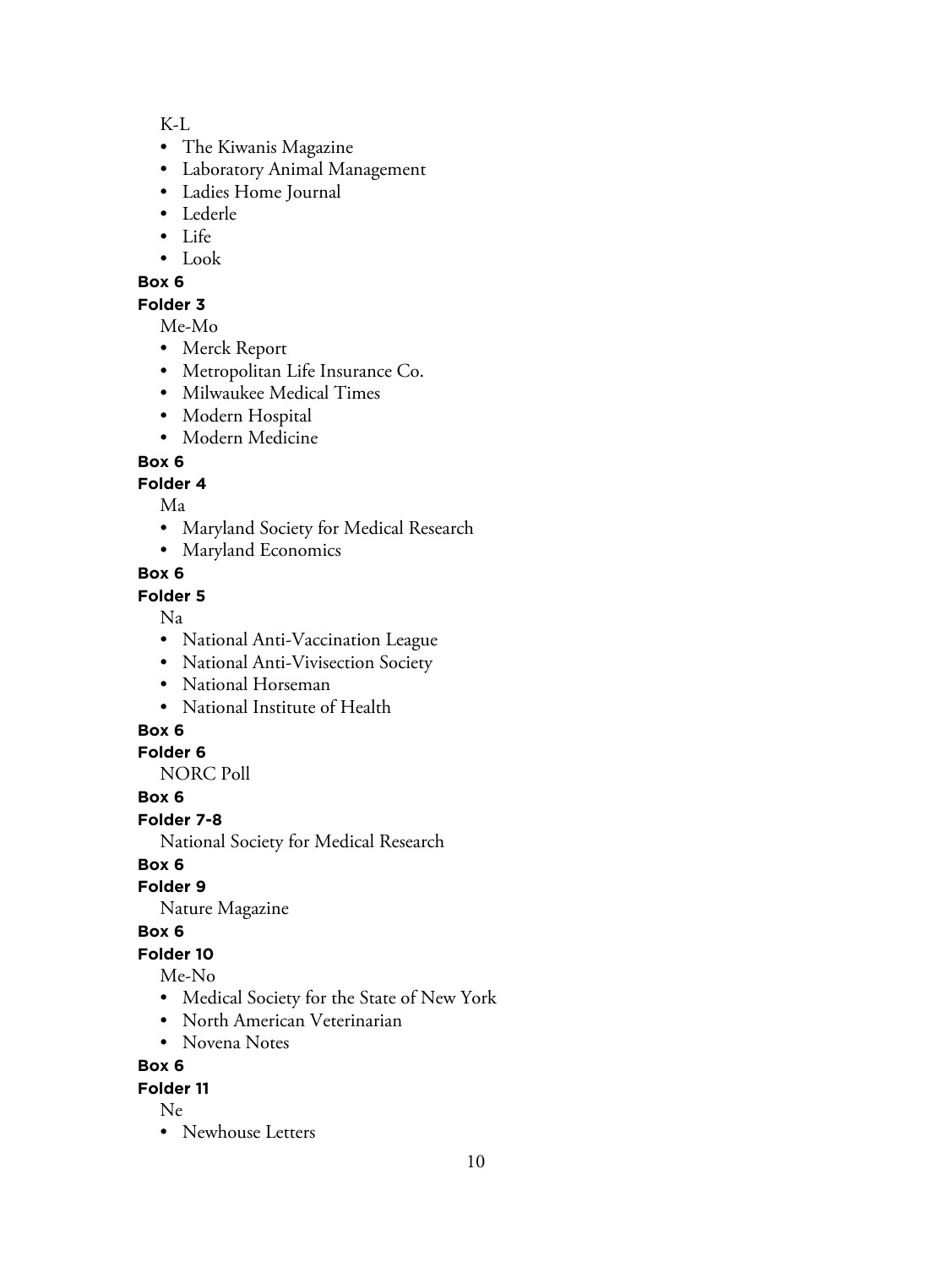• "New Material to Help You Overcome the Anti-Medical Cult"

### **Box 6**

#### **Folder 12**

Ne

- New Republic
- New York Cancer Committee
- New York Times Magazine

#### **Box 6**

## **Folder 13**

Ne-Pa

- Newsweek
- Osteopathic Magazine
- Parade

## **Box 6**

#### **Folder 14**

Pa-Pe

- Medical Society for the State of Pennsylvania
- Pagent
- People Today
- Perspectives in Biology and Medicine

## **Box 6**

#### **Folder 15**

Pe-Ph

- Pets Today
- Phi Beta Pi

## **Box 6**

## **Folder 16**

Photographs, cartoons, illustrations

## **Box 7**

**Folder 1**

Po-Ps

- Popular Science
- Post
- Prescriptions for Anti-Vivisection
- President's Science Advisory Committee
- Psychiatric Quarterly

## **Box 7**

## **Folder 2**

 $P_{11}$ 

- Public Affairs Committee
- Public Health
- Public Opinion Quarterly

# **Box 7**

## **Folder 3**

Q

• Quarterly Review of NYCCC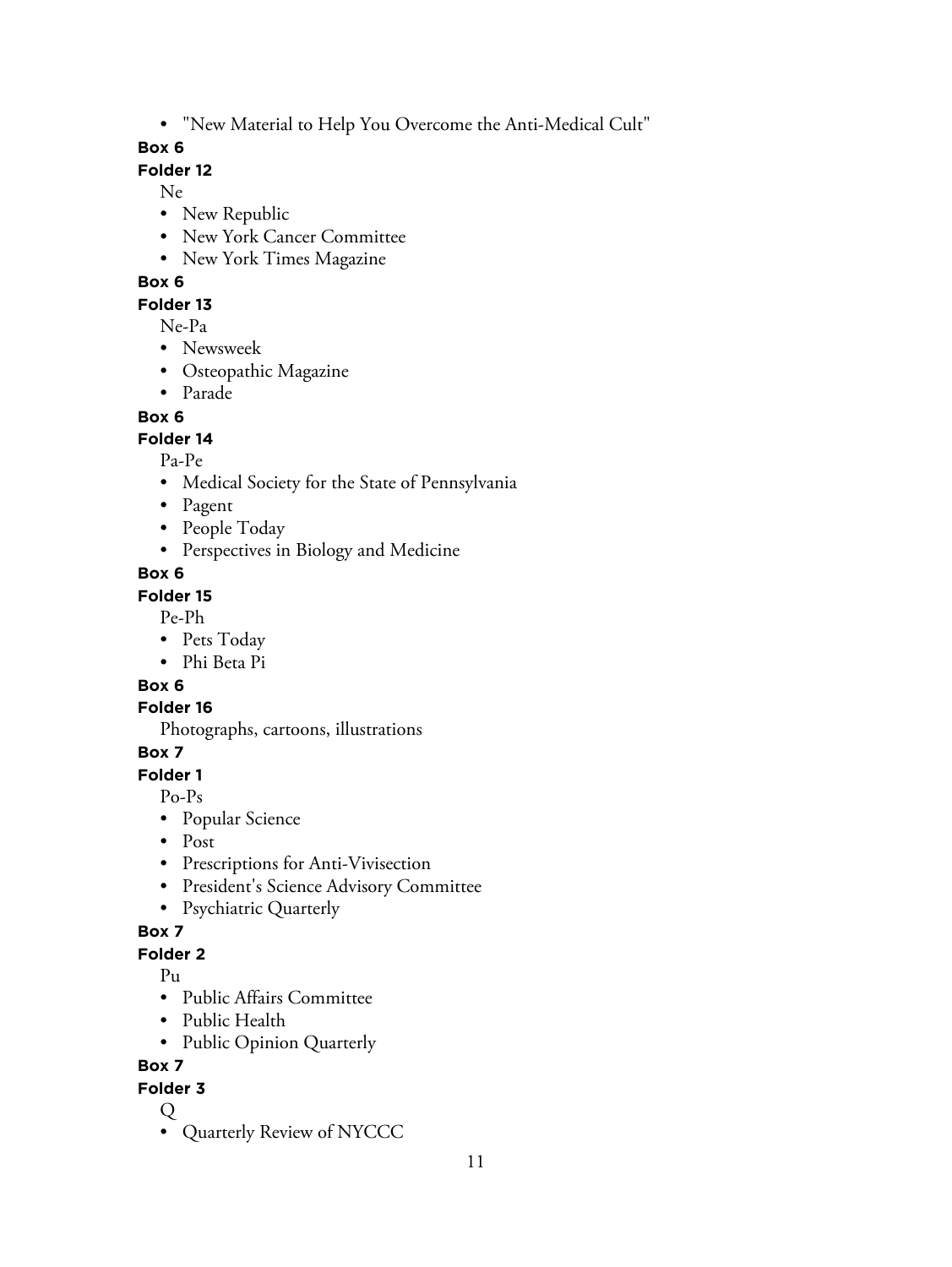• Questionnaire on Vivisection

## **Box 7**

# **Folder 4**

Refutation of Anti-Vivisection propaganda

## **Box 7**

**Folder 5**

Re

- Reid H. Ray Film Industries
- Readers' Digest
- Research Defense Society

# **Box 7**

# **Folder 6**

Ro

- Roche Review
- Rockefeller Institute
- "Rules Regarding Animals"

# **Box 7**

# **Folder 7**

Sample news releases

# **Box 7**

**Folder 8**

S

- St. Louis Medical Review
- St. Louis Medical Society
- Salt Lake Tribune

# **Box 7**

**Folder 9**

Sa-Sc

- San Francisco Chronicle
- Saturday Review of Literature
- School Science and Mathematics

# **Box 7**

# **Folder 10**

Sc

- Science
- Science and Education

# **Box 7**

# **Folder 11**

Sc

- Science Illustrated
- Science News Letter
- Science Review (Metropolitan Detroit)

# **Box 7**

## **Folder 12**

Sc-Su

• Scientific American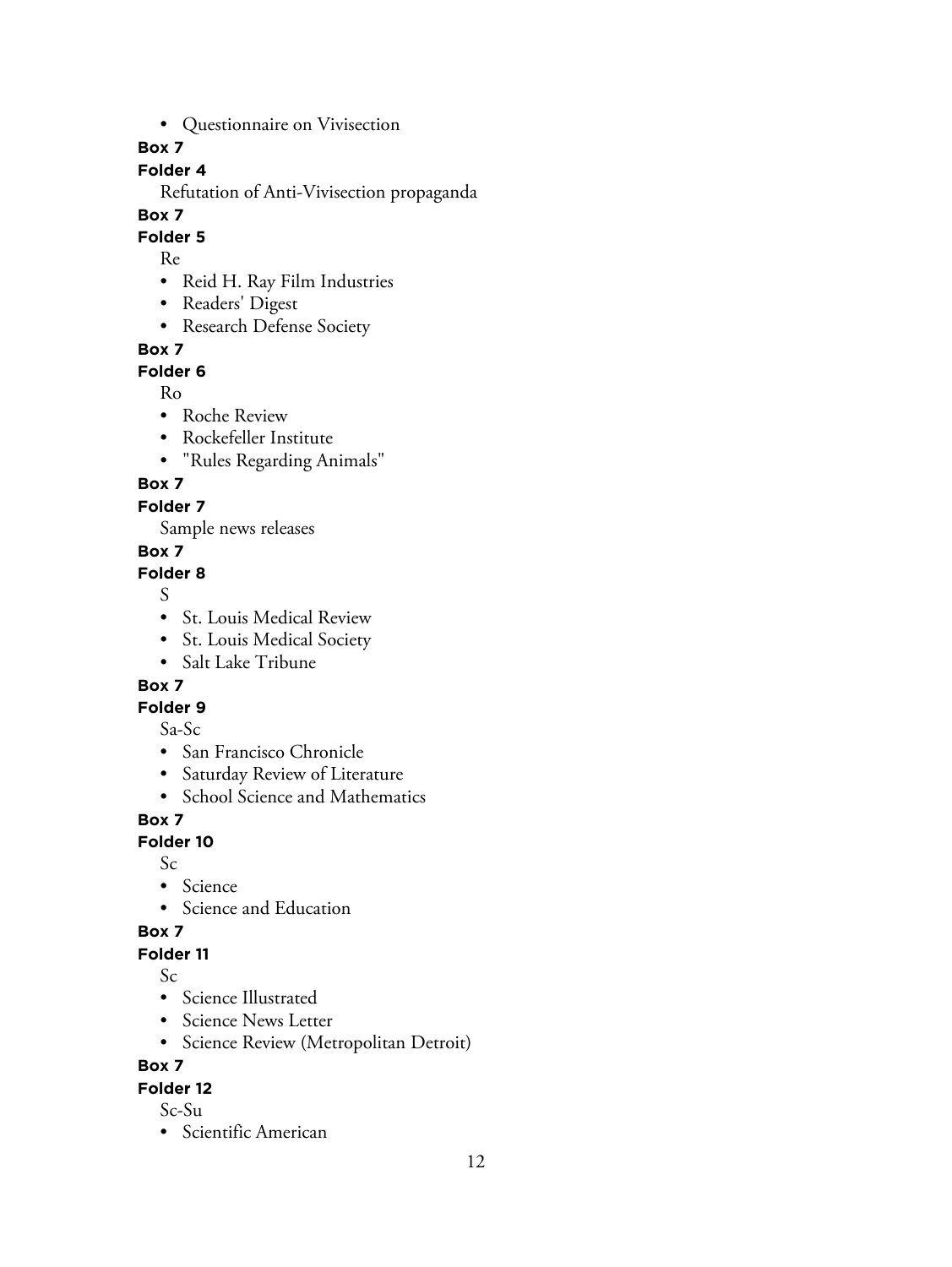- Scientific Monthly
- Surgery

#### **Box 7**

## **Folder 13**

Si-Sm

- Silent Spring
- Smith, Kline and French Labs

# **Box 7**

#### **Folder 14**

So-Su

- Society of Friends of Medical Progress
- Surgery

#### **Box 7**

#### **Folder 15**

Th

- Thalidomide
- This Day
- This Week

#### **Box 7**

#### **Folder 16**

Time

#### **Box 7**

#### **Folder 17**

To-Tr

- Today's Health
- Academy of Medicine of Toledo
- True

## **Box 7**

## **Folder 18**

 $U$ 

- U.S. Department of Health, Education and Welfare
- U.S. Army Medical Department
- Universities Federation for Animal Welfare

## **Box 8**

## **Folder 1**

U-V

- Upjohn News
- Vanderbilt Medical Center
- Vanderbilt University

## **Box 8**

**Folder 2**

- V
- Veterinary Bulletin
- Veterinary Medicine
- Veterinary Scope

**Box 8**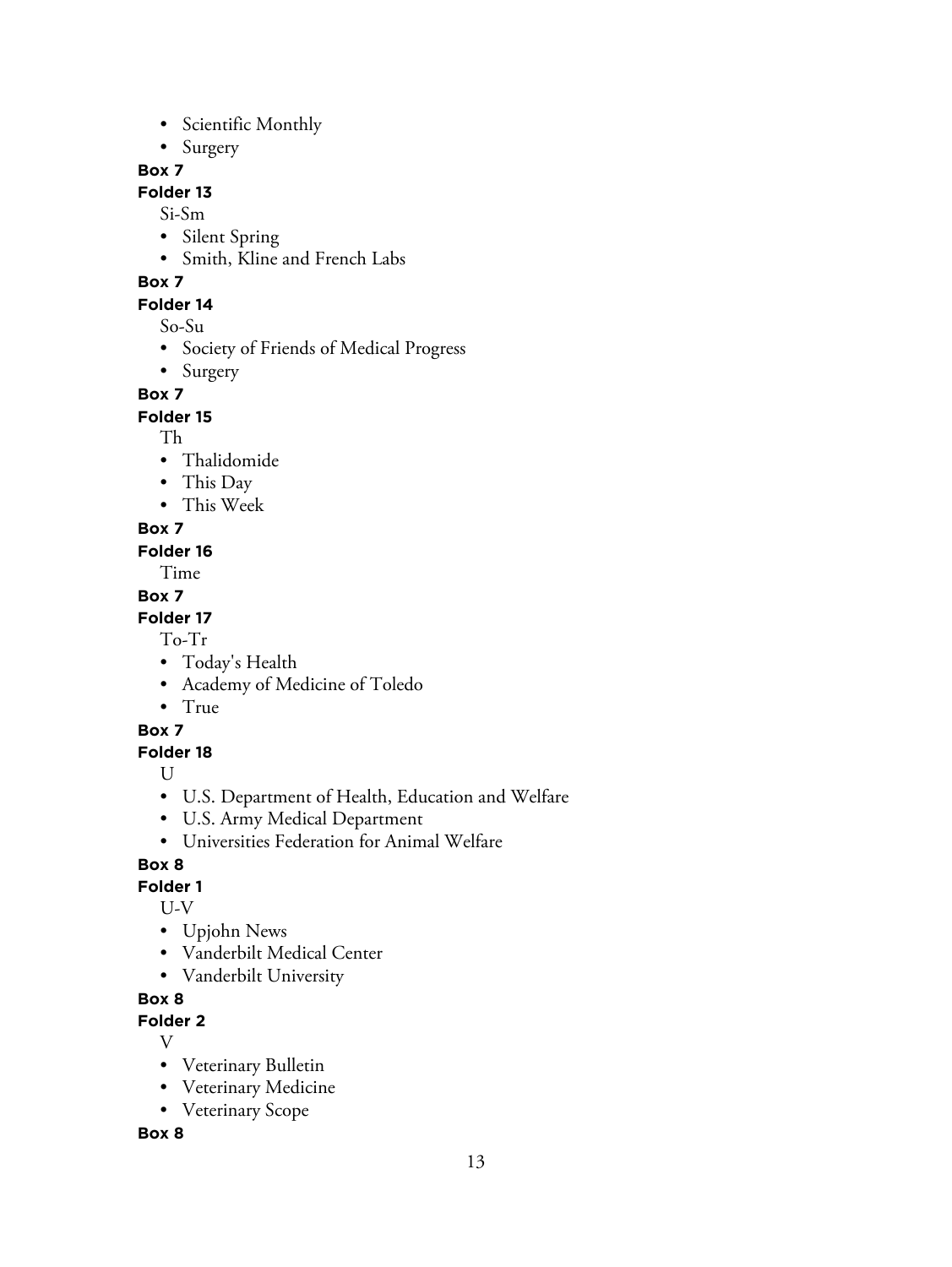#### **Folder 3**

Wi-Wo

- Wisconsin State Board of Health
- Wisconsin State Medical Society
- Wisconsin Journal of Education
- Women's Home Companion
- World Health Organization

#### **Box 8**

#### **Folder 4-9**

Dutch journals concerning vivisection, including De Tribune

#### **Box 8**

#### **Folder 10**

Miscellaneous printed matter

# **Series V: Newsclippings**

**Box 8 Folder 11-12** 1895-1897 **Box 8 Folder 13** 1898-1927 **Box 8 Folder 14** 1928 **Box 8 Folder 15** 1929 **Box 9 Folder 1** 1930 **Box 9 Folder 2-5** 1931 **Box 9 Folder 6** 1932 **Box 9 Folder 7-9** 1933 **Box 9 Folder 10-15** 1934 **Box 10 Folder 1-4** 1935 **Box 10**